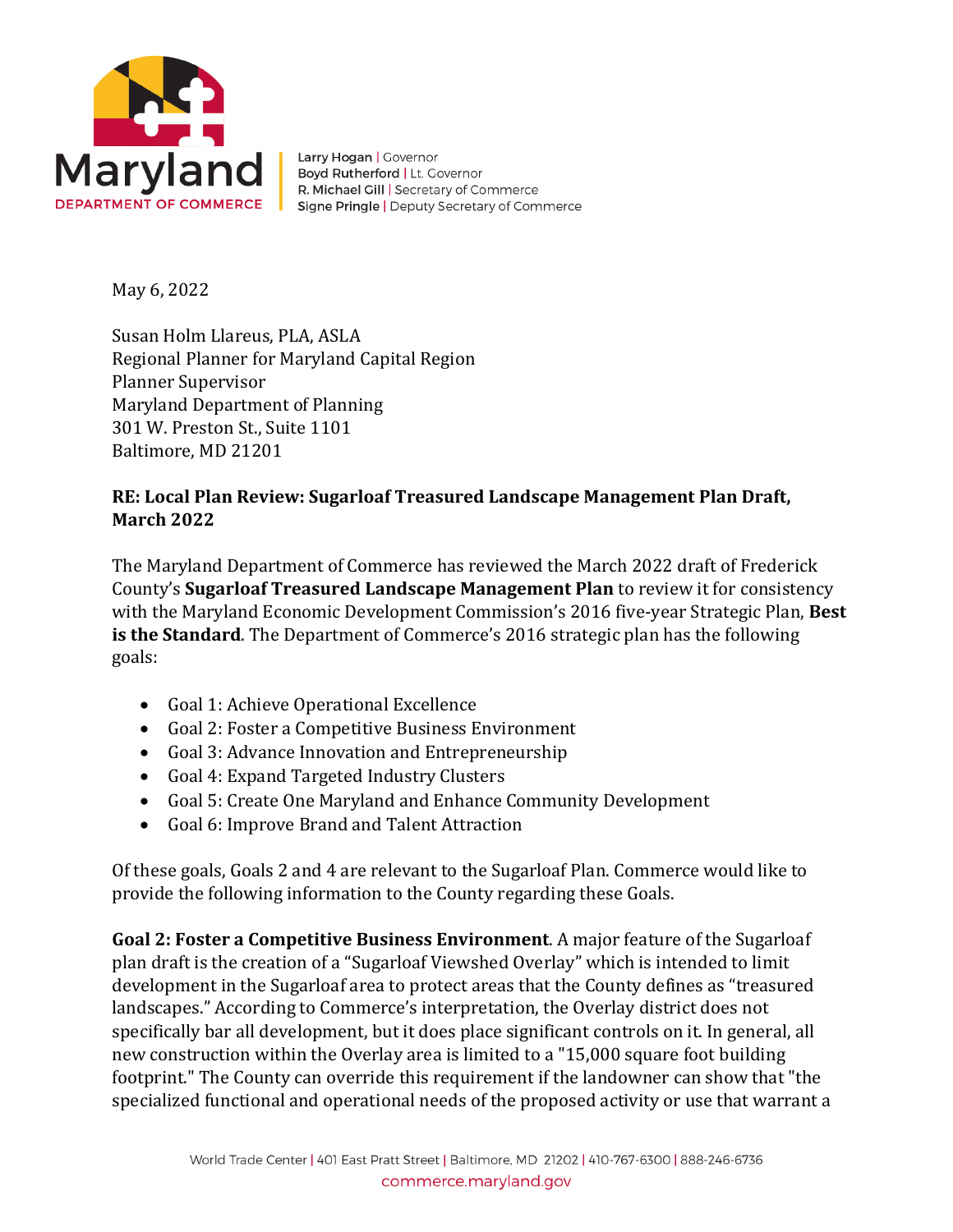non-residential building with a building footprint larger than 15,000 square feet; and the site design elements and building design features, such as enhanced energy efficiency, water conservation (e.g., re-use, consumption reductions), and stormwater runoff controls, or other measures that will be utilized to minimize negative impacts to natural resources and surrounding properties that may result from the overall development proposal and increased building footprint." Certain agricultural uses within the Overlay area are exempted from these requirements, including:

- Agricultural value-added processing
- Agritourism enterprises
- Farm distillery, winery, or brewery
- Feed and grain mill
- Agricultural products processing

This overlay area abuts I-270, one of the State's important business corridors, significantly controlling development on land along its west side between the border of Montgomery County and the City of Fredrick (see Figure 1). Commerce notes that this area differs from the area depicted in earlier plans, which excludes the area around Exit 26 off I-270 from the Sugarloaf Mountain Rural Heritage Landscape (see Figure 2).

Commerce recognizes that the area around Exit 226 to the west of I-270 lies outside of the currently-designated Priority Funding Area, and that it is classified in the County's 2013 Growth Tier map as either Tier III (no water & sewer services planned) or Tier IV (areas that are planned for preservation and conservation uses only).<sup>[1](#page-1-0)</sup> Commerce also recognizes that the current Frederick County Comprehensive Plan shows that much of the undeveloped area to the east of I-[2](#page-1-1)70 is zoned for "Office / Research Industrial" use<sup>2</sup>, and that the Growth Tier map shows that these areas are listed as either Tier I (areas with water & sewer service) or Tier II (areas with planned future water & sewer service). These classifications would generally direct development in the area to the east side of I-270.

However, Commerce would like to point out that the current Livable Frederick plan designates the area around Urbana and the area around Exit 26 as "primary growth areas" and also notes that two future I-270 interchanges are planned for the area, one to the north and one to the south of Exit 26 (see Figure 3). Highway investments of this type have historically attracted commercial development and increased land values in the immediate area of the investment. The Overlay would place significant controls on any new commercial development that would like to take advantage of new highway infrastructure investments in the Overlay area.

**Goal 4: Expand Targeted Industry Clusters**. The I-270 Life Sciences Corridor is one of the Nation's major locations for the Life Sciences industry, which is one of Maryland's key industry clusters supported by Commerce. Frederick County itself has become a prime location for large scale biomanufacturing operations, offering immediate proximity to Montgomery County's research and regulatory workforce, without the related high cost of land, and it contains large, undeveloped sites that are needed by the industry to expand in the region.

<span id="page-1-1"></span><span id="page-1-0"></span><sup>1</sup> https://www.frederickcountymd.gov/DocumentCenter/View/278039/Adopted-SB236\_TierMap\_26Feb2013?bidId= <sup>2</sup> https://maps.frederickcountymd.gov/GISPublicDownload/MapAtlas/CompPlan/CompPanelBook\_105.pdf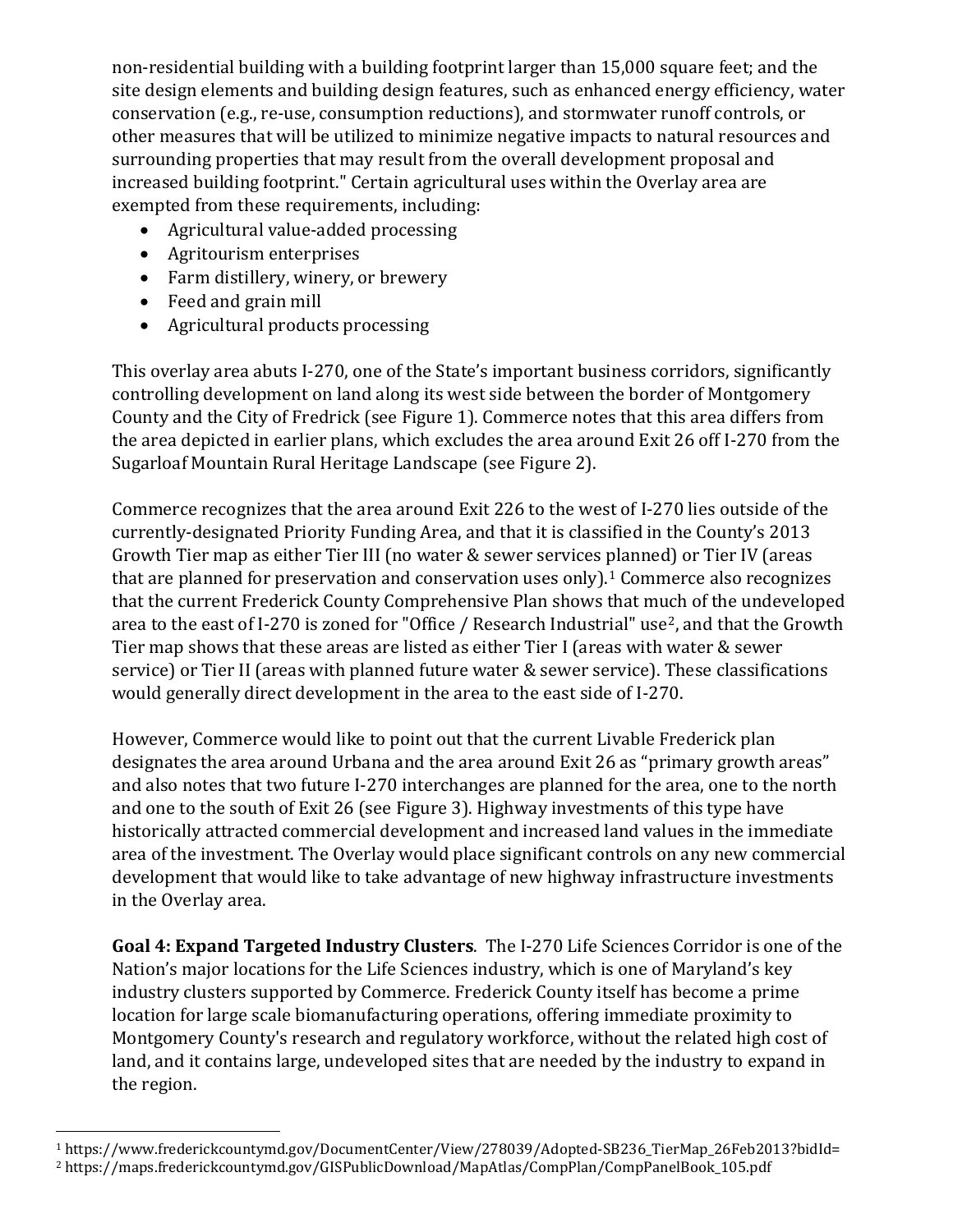A 2022 study by Cushman & Wakefield shows that the commercial vacancy rate within the I-270 corridor plunged from about 8 percent in 2015 to below 2 percent in 2021, while asking rents have nearly doubled in that time period.<sup>[3](#page-2-0)</sup> As this area is recognized as having "robust demand," these low vacancy rates mean that developers and companies are looking for new areas for expansion.

The Maryland State Data Center forecasts that jobs in Frederick County will increase by 23,600 jobs, from 147,000 jobs in 2020 to 170,600 in 2040. Recent private-sector job data collected by Commerce for the Life Sciences cluster in Maryland shows that job growth over the last five years (2015 to 2020) in Frederick County in this cluster is double the overall State growth rate (37.8% vs 18.0%). If this rate of growth continues, Commerce expects that Life Sciences employment in the County could increase from 4,248 in 2020 to a potential 15,318 in 2040, an increase of 11 thousand jobs. This increase could represent almost half of all of the new jobs created in the County between 2020 and 2040.

The State has seen recent successes in attracting significant numbers of Life Sciences jobs that will be located at large-scale employers such as AstraZeneca, Lonza, Themo Fisher, Kite Pharmaceuticals and Ellume. In addition, the Maryland Department of Commerce is currently working on multistate competitive Life Sciences opportunities that could attract even more large-scale employers, any of which could choose to locate within Frederick County. Unfortunately, the County has a shrinking supply of the large sites that were once available in places like Riverside, Westview and Jefferson Technology Park, which are on the way to 100 percent occupancy. The Urbana area has undeveloped areas that would be attractive to the Life Sciences industry, and is an area that has already drawn major Life Sciences investment in the form of Kite Pharmaceuticals.

Another important economic cluster tracked by Commerce is Tourism. Commerce recognizes that the Sugarloaf area is an important part of the State's tourism and outdoor recreation sectors, and understands that there must be balance between ensuring that the region has sufficient land for future development while simultaneously protecting its natural assets. The recent creation of the State's Office of Outdoor Recreation in the Department of Natural Resources reflects the importance of this sector to the State's economy.

The Department of Commerce hopes that the County will find the above information useful in its evaluation of the March 2022 draft of the Sugarloaf Treasured Landscape Management Plan.

Sincerely,

 $2.92$ 

<span id="page-2-0"></span>James Palma, AICP Maryland Department of Commerce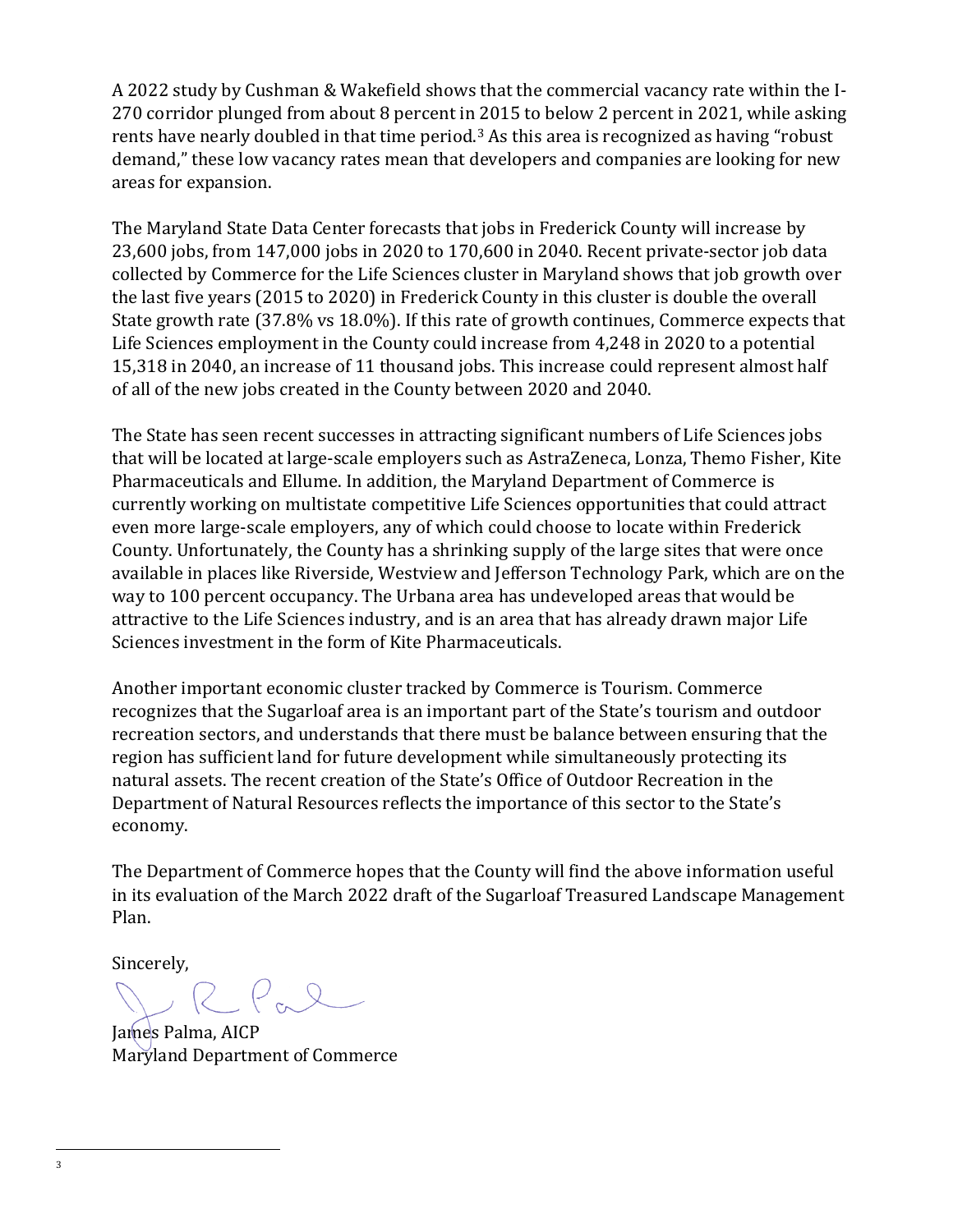

Rural Heritage Overlay District



Figure 2: Sugarloaf Mountain Rural Heritage Landscape Map (p. 4)



**Natural Resource Lands** 

Sugarloaf Mountain<br>Rural Heritage Landscape